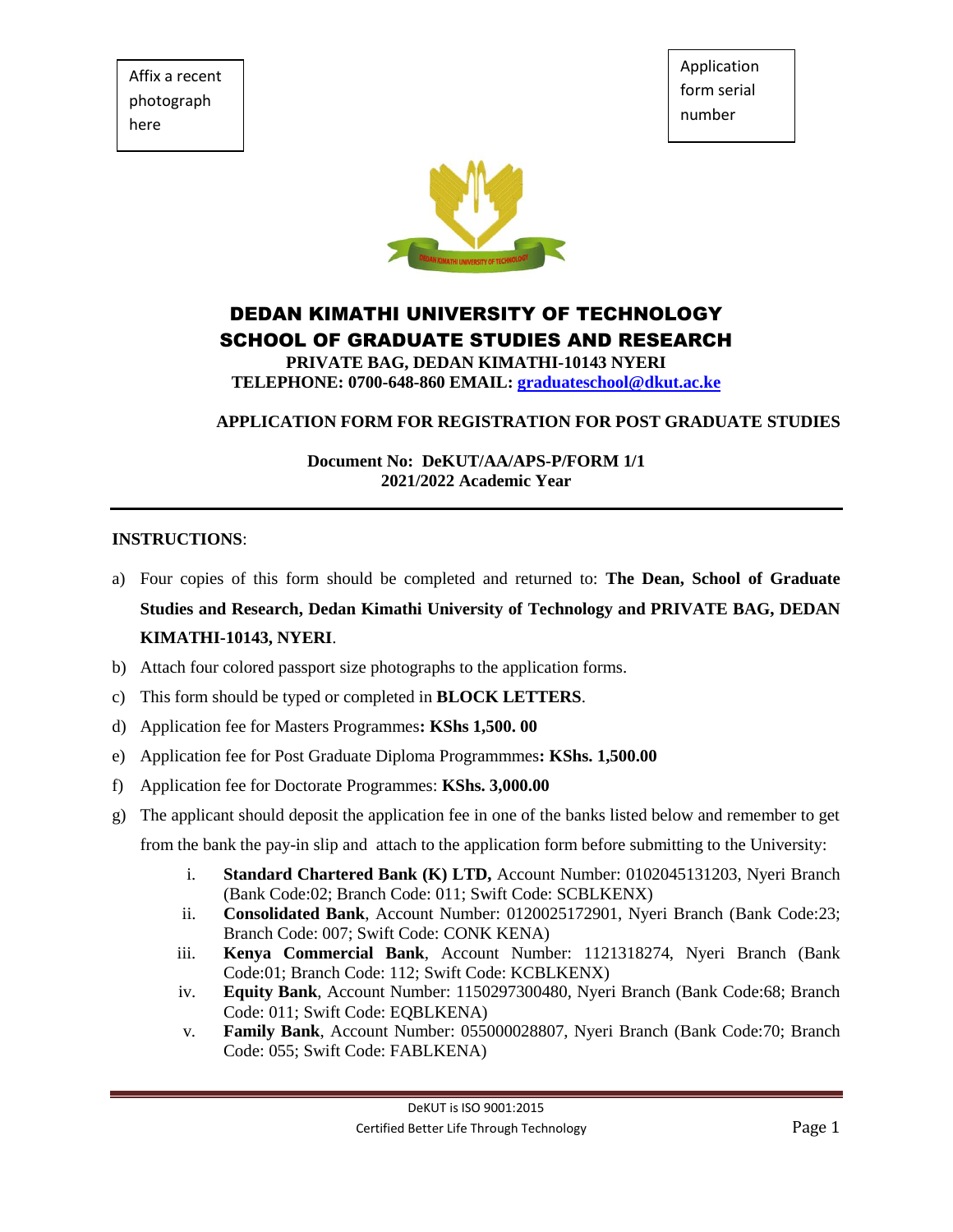## **SECTION A**

|    | (First Name) | (Middle Name) | (Surname) |  |  |
|----|--------------|---------------|-----------|--|--|
|    |              |               |           |  |  |
| 3. |              |               |           |  |  |
| 4. |              |               |           |  |  |
|    |              |               |           |  |  |
|    |              |               |           |  |  |
|    |              |               |           |  |  |
|    |              |               |           |  |  |
| 7. |              |               |           |  |  |
| 8. |              |               |           |  |  |
| 9. |              |               |           |  |  |

#### **SECTION B**

10. University Education and Qualifications obtained (state the dates that you attended the University/Institution, the Qualifications obtained, including classifications e.g First/Upper Second Class Honours). You should attach certified copies of degree certificates and academic transcripts showing the grades obtained in each course.

| a)                     |                                  |  |  |  |
|------------------------|----------------------------------|--|--|--|
|                        | 1)                               |  |  |  |
|                        |                                  |  |  |  |
|                        |                                  |  |  |  |
|                        |                                  |  |  |  |
|                        | V)                               |  |  |  |
| b)                     | Second Degree (where applicable) |  |  |  |
|                        | $\mathbf{i}$                     |  |  |  |
|                        | 11)                              |  |  |  |
| DeKUT is ISO 9001:2015 |                                  |  |  |  |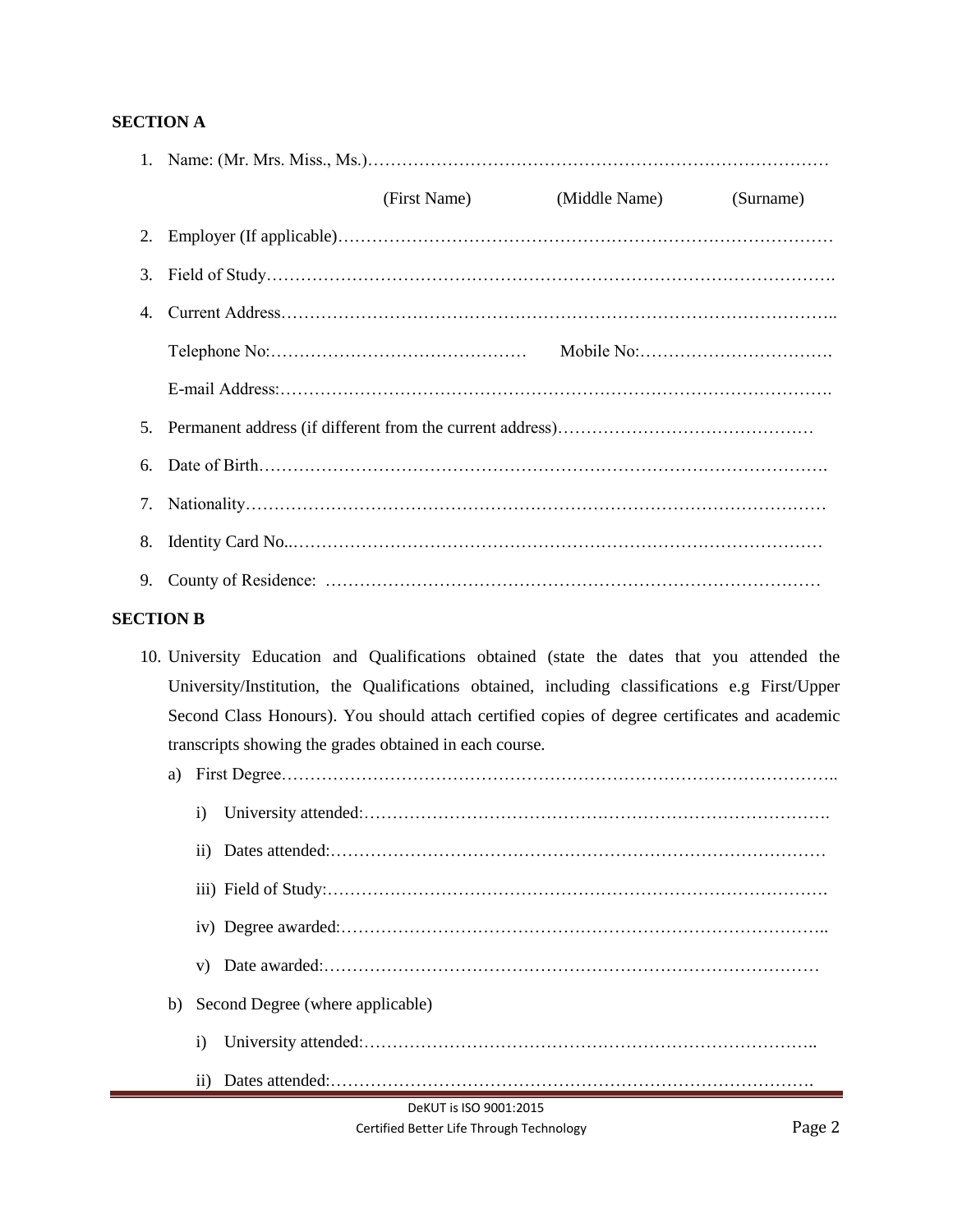|                                                                                                                                                          |                                                                                     | 11. Additional Qualifications (where applicable)    |     |                       |  |                                                                                                        |  |
|----------------------------------------------------------------------------------------------------------------------------------------------------------|-------------------------------------------------------------------------------------|-----------------------------------------------------|-----|-----------------------|--|--------------------------------------------------------------------------------------------------------|--|
|                                                                                                                                                          |                                                                                     |                                                     |     |                       |  |                                                                                                        |  |
|                                                                                                                                                          |                                                                                     |                                                     |     |                       |  |                                                                                                        |  |
|                                                                                                                                                          |                                                                                     | 12. Employment and Research Experience (if any)     |     |                       |  |                                                                                                        |  |
|                                                                                                                                                          |                                                                                     |                                                     |     |                       |  | (provide a list of publications and research grants received on a separate sheet if necessary)         |  |
|                                                                                                                                                          |                                                                                     |                                                     |     |                       |  |                                                                                                        |  |
| <b>SECTION C</b>                                                                                                                                         |                                                                                     |                                                     |     |                       |  |                                                                                                        |  |
|                                                                                                                                                          |                                                                                     |                                                     |     |                       |  |                                                                                                        |  |
|                                                                                                                                                          |                                                                                     |                                                     |     |                       |  | 13. State the post graduate programme you are applying for. If not sure, applicants should consult the |  |
|                                                                                                                                                          | Department and Institute /School before completing this section.<br>a)              |                                                     |     |                       |  |                                                                                                        |  |
|                                                                                                                                                          | b)                                                                                  |                                                     |     |                       |  |                                                                                                        |  |
|                                                                                                                                                          | c)                                                                                  |                                                     |     |                       |  |                                                                                                        |  |
|                                                                                                                                                          | d)                                                                                  |                                                     |     |                       |  |                                                                                                        |  |
|                                                                                                                                                          | e)                                                                                  |                                                     |     |                       |  |                                                                                                        |  |
|                                                                                                                                                          | Proposed date of commencement of study: (Choose one by Ticking appropriately)<br>f) |                                                     |     |                       |  |                                                                                                        |  |
|                                                                                                                                                          |                                                                                     | September 2021                                      |     | <b>January</b>        |  | January                                                                                                |  |
|                                                                                                                                                          |                                                                                     | 14. Indicate how you intend to finance your studies |     |                       |  |                                                                                                        |  |
|                                                                                                                                                          |                                                                                     |                                                     |     |                       |  |                                                                                                        |  |
|                                                                                                                                                          |                                                                                     |                                                     |     |                       |  |                                                                                                        |  |
| 16. Customer Feedback:                                                                                                                                   |                                                                                     |                                                     |     |                       |  |                                                                                                        |  |
| In what ways did you learn about DEDAN KIMATHI UNIVERSITY OF TECHNOLOGY?                                                                                 |                                                                                     |                                                     |     |                       |  |                                                                                                        |  |
| Social Media (Specify)<br>$(i)$ Face book $[ ]$<br>(ii) Twitter $\begin{bmatrix} 1 \end{bmatrix}$ (iii) You Tube $\begin{bmatrix} 1 \end{bmatrix}$<br>a) |                                                                                     |                                                     |     |                       |  |                                                                                                        |  |
|                                                                                                                                                          |                                                                                     | $(iv)$ WhatsApp $\left[ \right]$                    | - 1 | $(v)$ Instagram $[$ ] |  |                                                                                                        |  |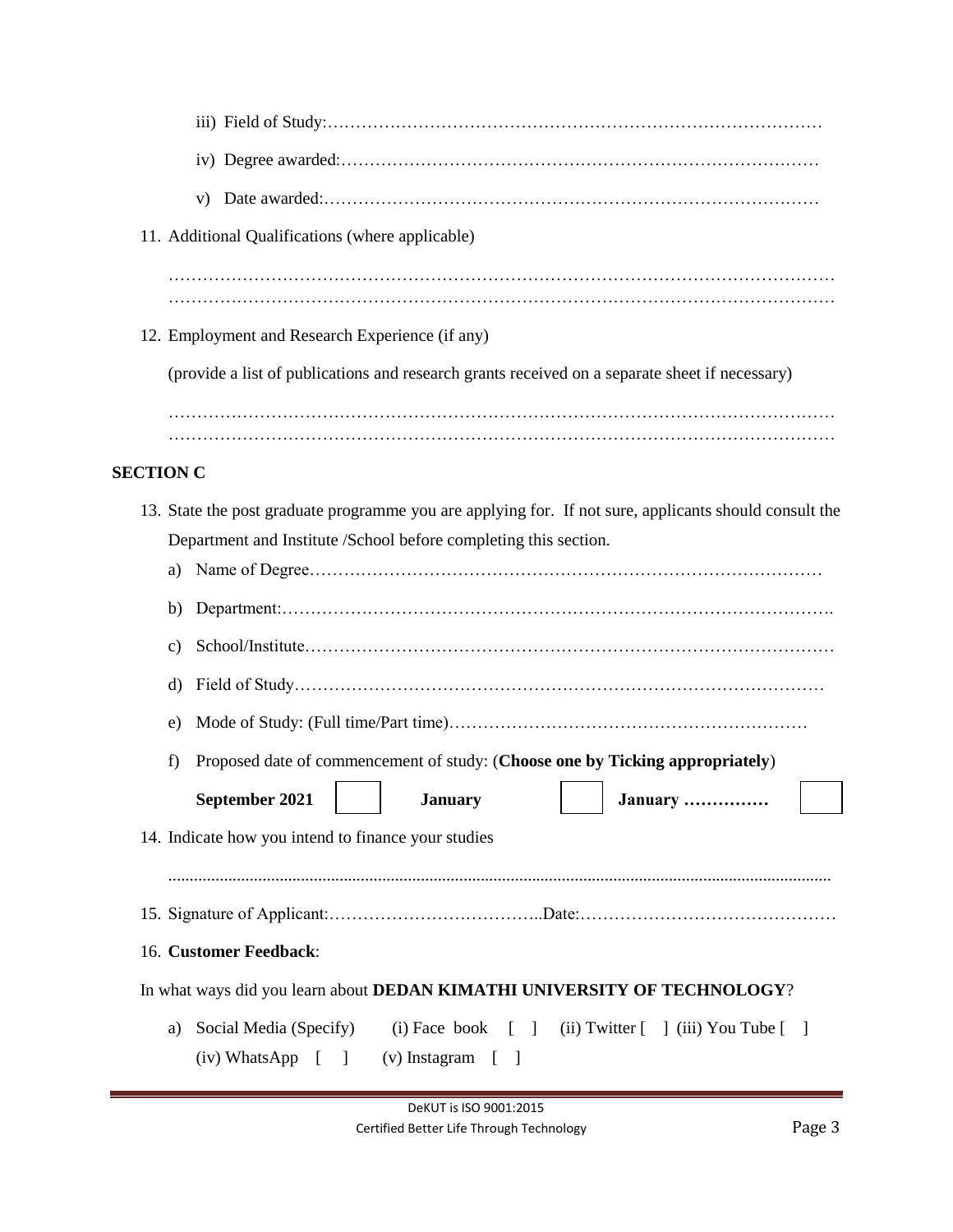| b)           | School Visit (Specify)(i) Visit to DeKUT |   |                          |
|--------------|------------------------------------------|---|--------------------------|
| C)           | Print media                              | L | $\overline{\phantom{a}}$ |
|              | d) University Website                    | L | 1                        |
|              | e) Nairobi Campus visit                  | L | $\overline{\phantom{a}}$ |
|              | f) Main Campus Visit                     | L | 1                        |
| g)           | Radio Advert                             | L | 1                        |
|              | h) TV Advert                             | L | 1                        |
| i)           | Face book                                | L | 1                        |
| $\mathbf{i}$ | <b>Exhibition/Shows</b>                  | L | 1                        |
| k)           | Friends                                  |   | 1                        |
| I)           | Parents                                  |   | $\overline{\phantom{a}}$ |
|              | m) Education Marketing Clinics           | I |                          |
|              |                                          |   |                          |

## **SECTION D**

17. Recommendation by the Departmental Post Graduate Studies' Committee. (Enter below **ACCEPT** or **REJECT** as may be applicable. If rejected give reasons)

| 18. Recommendation by the Board, School of Graduate Studies and Research (Enter below<br><b>ACCEPT</b> or <b>REJECT</b> as may be applicable. If rejected give reasons) |  |
|-------------------------------------------------------------------------------------------------------------------------------------------------------------------------|--|
|                                                                                                                                                                         |  |
|                                                                                                                                                                         |  |
|                                                                                                                                                                         |  |

 $\begin{bmatrix} \end{bmatrix}$  (ii) Visit by DeKUT Staff  $\begin{bmatrix} \end{bmatrix}$